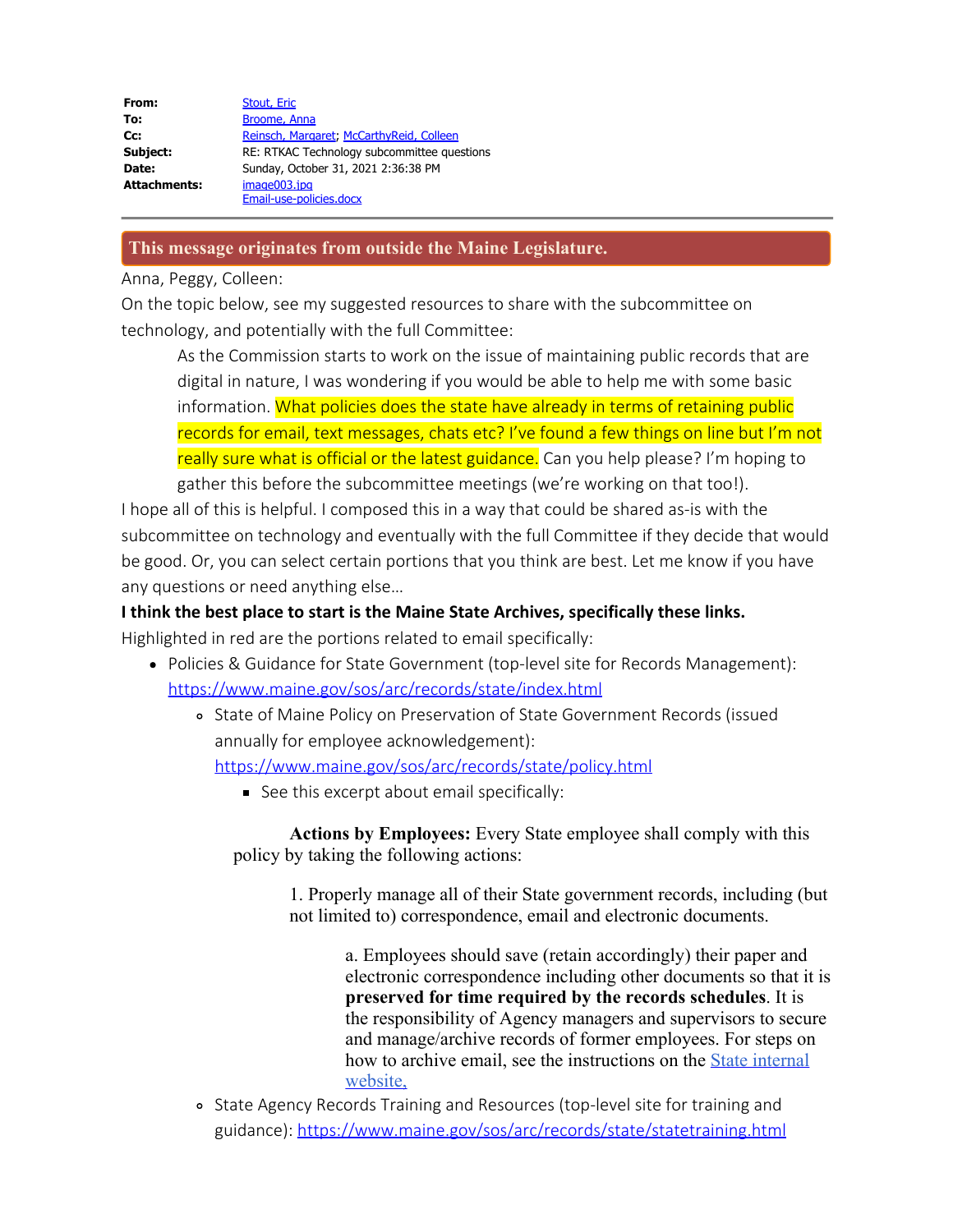- Records Management Basic Principles for State Employees (see especially slides 46-60 on email management): <https://www.maine.gov/sos/arc/records/state/trainingstandard2018.pdf>
- **Managing Electronic Records (see especially slides 14-27 on email):** [https://www.maine.gov/sos/arc/records/managing%20electronic%20recor](https://www.maine.gov/sos/arc/records/managing%20electronic%20records.jan2021.pdf) [ds.jan2021.pdf](https://www.maine.gov/sos/arc/records/managing%20electronic%20records.jan2021.pdf)
- State records retention schedules:
	- General schedules: <https://www.maine.gov/sos/arc/records/state/generalschedules.html>
		- General schedule 13, State Agency Correspondence (which includes email as a type of correspondence; in principle, this would also include text messages and chats if conducting government business): <https://www.maine.gov/sos/arc/records/state/GS13.pdf>
	- Agency-specific schedules (records unique to the agency; common records follow general schedules):

<https://www.maine.gov/sos/arc/records/state/agencyschedules.html>

So, that's a lot to share from the Maine State Archives, but I think it's important that the Committee has a common foundation of the existing State Archives records management policies and guidance, which includes email which is a government record if conducting government business.

**Now, as far as HR and OIT policies related to email, they are sprinkled into various guidelines for employee expectations and other IT-related policies.** Attached is a summary I put together of key excerpts. On the use of personal email for Government business, both the HR Work Rule and OIT policy say prohibit that. See the attached and the links below for important details.

**STATE OF MAINE POLICY AND WORK RULES CONCERNING THE USE OF STATE INFORMATION AND TECHNOLOGY (I.T.) EQUIPMENT AND RESOURCES (2015): [https://www.maine.gov/bhr/sites/maine.gov.bhr/files/inline](https://www.maine.gov/bhr/sites/maine.gov.bhr/files/inline-files/DAFSITPolicy_0.pdf)[files/DAFSITPolicy\\_0.pdf](https://www.maine.gov/bhr/sites/maine.gov.bhr/files/inline-files/DAFSITPolicy_0.pdf)**

3. State employees shall not conduct state business through personal email accounts (e.g., Yahoo, Hotmail, and G-mail)

**User Device and Commodity Application Policy: [https://www.maine.gov/oit/sites/maine.gov.oit/files/inline-files/user-device](https://www.maine.gov/oit/sites/maine.gov.oit/files/inline-files/user-device-commodity-app-policy.pdf)[commodity-app-policy.pdf](https://www.maine.gov/oit/sites/maine.gov.oit/files/inline-files/user-device-commodity-app-policy.pdf) (2020)**

5.7. No State business may be conducted through personal email accounts. This prohibition applies irrespective of whether the device is State-issued, or otherwise.

**The Federal Government adopted guidelines in 2014 that says that any official government business received on an official's personal email account must be forwarded to a government account within 20 days so that it is discoverable.**

- See:<https://www.archives.gov/records-mgmt/bulletins/2015/2015-02.html>
	- **4. Can electronic messages created in personal accounts be Federal records?**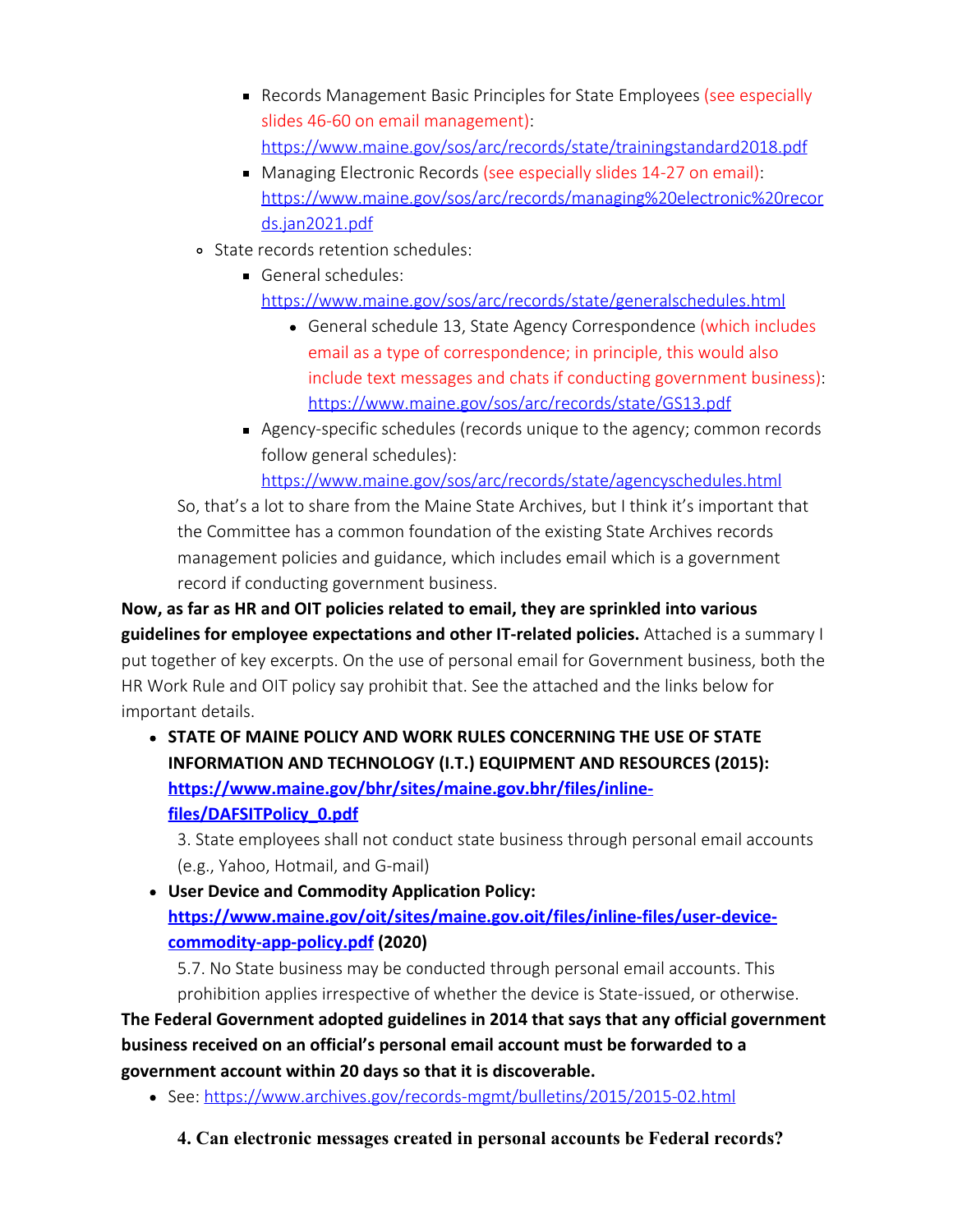Employees create Federal records when they conduct agency business using personal electronic messaging accounts or devices. This is the case whether or not agencies allow employees to use personal accounts or devices to conduct agency business. This is true for all Federal employees regardless of status. This is also true for contractors, volunteers, and external experts.

Personal accounts should only be used in exceptional circumstances. Agencies must provide clear instructions to all employees on their responsibility to capture electronic messages created or received in personal accounts to meet the requirements in the amended Federal Records Act.

The Federal Records Act (44 U.S.C. 2911 as amended by Pub. L. 113-187) states:

(a) IN GENERAL.—An officer or employee of an executive agency may not create or send a record using a non-official electronic messaging account unless such officer or employee—

(1) copies an official electronic messaging account of the officer or employee in the original creation or transmission of the record; or

(2) forwards a complete copy of the record to an official electronic messaging account of the officer or employee not later than 20 days after the original creation or transmission of the record.

Electronic messages created or received in a personal account meeting the definition of a Federal record must be forwarded to an official electronic messaging account within 20 days. The statutory definition of electronic messages includes email.

• National Archives and Records Administration (NARA) guidance on email management (extensive resources that might be referred to for adapting to State guidance): [https://www.archives.gov/records-mgmt/email-management/email-guidance-and](https://www.archives.gov/records-mgmt/email-management/email-guidance-and-resources.html)[resources.html](https://www.archives.gov/records-mgmt/email-management/email-guidance-and-resources.html)

**Next is the challenge of actually being able to "discover" phone-to-phone text messages (which are on those mobile devices only, but not capturable in a State IT system like our email is).** See below. This is mean to help educate people about the challenges, rather than give definitive or legal advice.

Here's some background I've shared with others (AG lawyers and agency people) about phone-to-phone text messages:

TO: \_\_\_\_\_\_\_\_\_\_\_\_

When it comes to phone text messages, the question would be are they discoverable/ recoverable, practically speaking? If the text message is still preserved on the device, then they could be turned over as any other record. Just like a piece of paper – if it still exists, then turn it over. But if the piece of paper has been destroyed (thrown in the trash, ripped up, burned, etc.), then it no longer exists, and you can't produce it. An email on the State's system is recoverable if it's deleted, from the Microsoft e-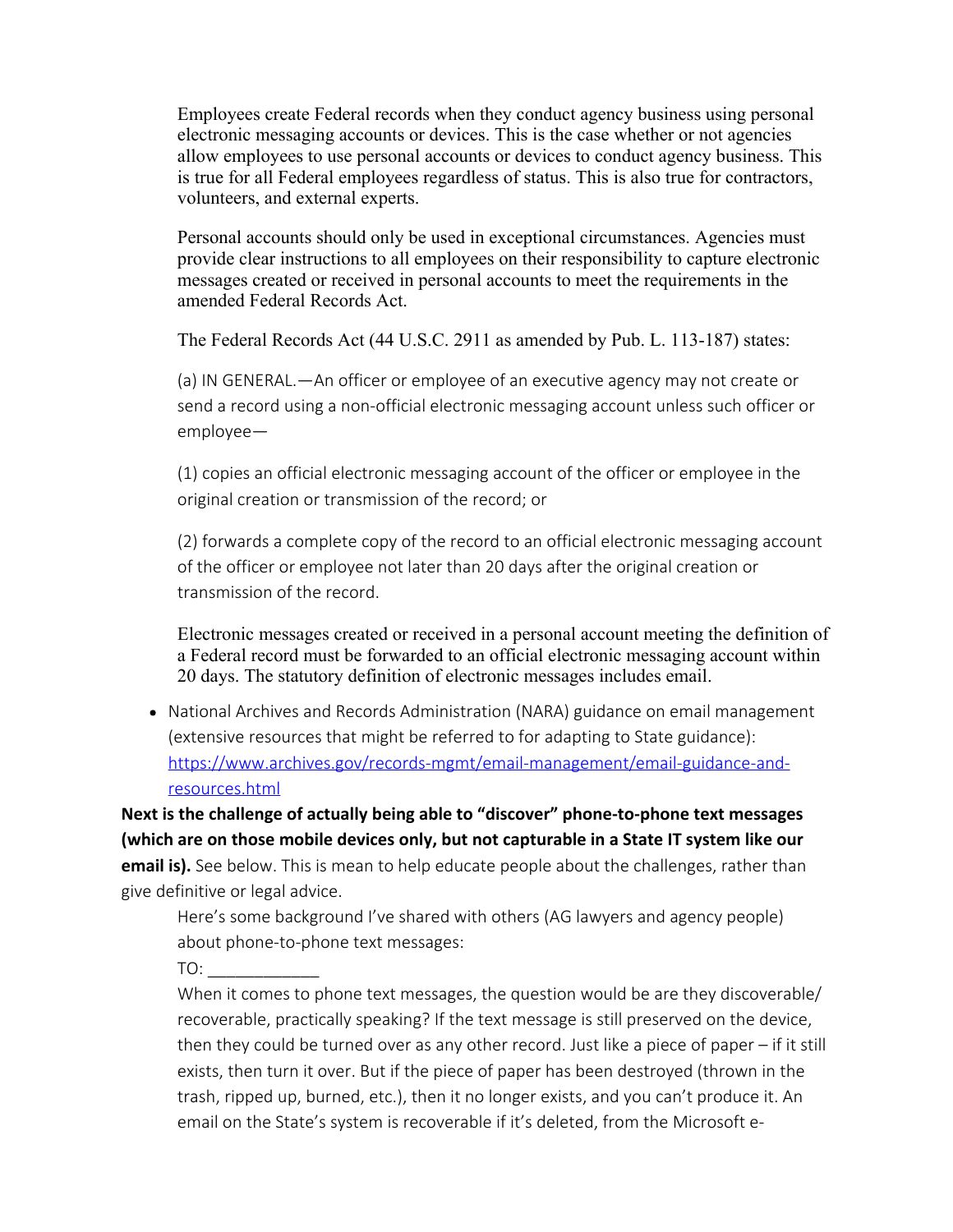discovery center, in the cloud. But not so with phone text messages. Those are not in the State's system or control – but rather the data exists within the phone provider's system, but only long enough to be delivered (and verified delivery) to the user's device (phone to phone). So, practically speaking, if the text message is still on the user's phone, you can ask for it to be produced. But if it's been deleted, then there is essentially no way to recover it. Like a piece of paper that has been destroyed – it's gone.

See below for a definitive article about this topic, written from a legal perspective. Want to discuss further?

Here's an excerpt from a Fordham University article (written for lawyers about tech questions). It's from 2016 but I think it's still the case. The data on the phone is recoverable if it hasn't been deleted from the device, or the phone turned in and wiped. As far as what the phone carriers have, they keep "call log" data, but not the content. See below.

[https://news.law.fordham.edu/jcfl/2016/06/02/cell-phone-forensics-powerful-tools](https://gcc02.safelinks.protection.outlook.com/?url=https%3A%2F%2Fnews.law.fordham.edu%2Fjcfl%2F2016%2F06%2F02%2Fcell-phone-forensics-powerful-tools-wielded-by-federal-investigators%2F&data=04%7C01%7CEric.Stout%40maine.gov%7C278b839714c24dbcfbb808d8b0e32da8%7C413fa8ab207d4b629bcdea1a8f2f864e%7C0%7C0%7C637453837050484219%7CUnknown%7CTWFpbGZsb3d8eyJWIjoiMC4wLjAwMDAiLCJQIjoiV2luMzIiLCJBTiI6Ik1haWwiLCJXVCI6Mn0%3D%7C1000&sdata=8fReXgwAT3MiFMMHk9E732%2FapnE2ohRwG4ynUC4Dvf0%3D&reserved=0)[wielded-by-federal-investigators/](https://gcc02.safelinks.protection.outlook.com/?url=https%3A%2F%2Fnews.law.fordham.edu%2Fjcfl%2F2016%2F06%2F02%2Fcell-phone-forensics-powerful-tools-wielded-by-federal-investigators%2F&data=04%7C01%7CEric.Stout%40maine.gov%7C278b839714c24dbcfbb808d8b0e32da8%7C413fa8ab207d4b629bcdea1a8f2f864e%7C0%7C0%7C637453837050484219%7CUnknown%7CTWFpbGZsb3d8eyJWIjoiMC4wLjAwMDAiLCJQIjoiV2luMzIiLCJBTiI6Ik1haWwiLCJXVCI6Mn0%3D%7C1000&sdata=8fReXgwAT3MiFMMHk9E732%2FapnE2ohRwG4ynUC4Dvf0%3D&reserved=0)

## **A. The Text of Texts Are Often Only Available On The Device Itself**

Cellular service providers retain records of the parties to a text message and the date and time it was sent. They do not, however, retain the content of text messages for very long, if at all.

In 2010, the American Civil Liberties Union ("ACLU") served a Freedom of Information Act ("FOIA") request to the Department of Justice seeking an internal memorandum regarding the data retention plan of major cellular service providers. The [memorandum](https://gcc02.safelinks.protection.outlook.com/?url=https%3A%2F%2Fwww.aclu.org%2Ffiles%2Fpdfs%2Ffreespeech%2Fretention_periods_of_major_cellular_service_providers.pdf&data=04%7C01%7CEric.Stout%40maine.gov%7C278b839714c24dbcfbb808d8b0e32da8%7C413fa8ab207d4b629bcdea1a8f2f864e%7C0%7C0%7C637453837050494168%7CUnknown%7CTWFpbGZsb3d8eyJWIjoiMC4wLjAwMDAiLCJQIjoiV2luMzIiLCJBTiI6Ik1haWwiLCJXVCI6Mn0%3D%7C1000&sdata=IEH4nx%2F%2FiLhjNpeVrvaKDieA8M7ySjbUmL3bFmAIKZk%3D&reserved=0) contained information from the six largest cell phone carriers in the United States: Verizon, T-Mobile, AT&T/Cingular, Sprint, Nextel and Virgin Mobile. All of the providers retained records of the date and time of the text message and the parties to the message for time periods ranging from sixty days to seven years.

However, the majority of cellular service providers do not save the content of text messages at all. As of 2010, Verizon Wireless saved text message content for three to five days while Virgin Mobile retained text message content for ninety days but stated that it would only disclose that content if law enforcement had a search warrant containing a "text of text" request. As recently as November 25, 2015, [T-Mobile's privacy policy](https://gcc02.safelinks.protection.outlook.com/?url=http%3A%2F%2Fwww.t-mobile.com%2Fcompany%2Fwebsite%2Fprivacypolicy.aspx&data=04%7C01%7CEric.Stout%40maine.gov%7C278b839714c24dbcfbb808d8b0e32da8%7C413fa8ab207d4b629bcdea1a8f2f864e%7C0%7C0%7C637453837050504128%7CUnknown%7CTWFpbGZsb3d8eyJWIjoiMC4wLjAwMDAiLCJQIjoiV2luMzIiLCJBTiI6Ik1haWwiLCJXVCI6Mn0%3D%7C1000&sdata=7sb8HiPifly0AkRawZz6zvodi%2FbNzYFB1qFWvnwKGAA%3D&reserved=0) indicated that it retained "calls and text messages you send and receive (but we do not retain the content of those calls or messages after delivery)." [Nathan Freitas,](https://gcc02.safelinks.protection.outlook.com/?url=http%3A%2F%2Fwww.bostonglobe.com%2Fbusiness%2F2015%2F07%2F30%2Fhow-hard-permanently-remove-texts%2FxaEGnJepduv4etBdLo2nFN%2Fstory.html&data=04%7C01%7CEric.Stout%40maine.gov%7C278b839714c24dbcfbb808d8b0e32da8%7C413fa8ab207d4b629bcdea1a8f2f864e%7C0%7C0%7C637453837050504128%7CUnknown%7CTWFpbGZsb3d8eyJWIjoiMC4wLjAwMDAiLCJQIjoiV2luMzIiLCJBTiI6Ik1haWwiLCJXVCI6Mn0%3D%7C1000&sdata=4XtS1ZuzLLhrwpJA%2F0PxBbfpr8hZh3UivPveMtXqG7Q%3D&reserved=0) a fellow at the Berkman Center for Internet and Society at Harvard University explained that the carrier may have "details of whom [was]texted and when" but "the actual text is what is really hard to get, if not impossible" from the carrier. [The Boston Globe](https://gcc02.safelinks.protection.outlook.com/?url=http%3A%2F%2Fwww.bostonglobe.com%2Fbusiness%2F2015%2F07%2F30%2Fhow-hard-permanently-remove-texts%2FxaEGnJepduv4etBdLo2nFN%2Fstory.html&data=04%7C01%7CEric.Stout%40maine.gov%7C278b839714c24dbcfbb808d8b0e32da8%7C413fa8ab207d4b629bcdea1a8f2f864e%7C0%7C0%7C637453837050514096%7CUnknown%7CTWFpbGZsb3d8eyJWIjoiMC4wLjAwMDAiLCJQIjoiV2luMzIiLCJBTiI6Ik1haWwiLCJXVCI6Mn0%3D%7C1000&sdata=Kk5tadA3s2KRPgF1gG87u67ZB886%2FRxF%2BFZ%2F%2F7cf75U%3D&reserved=0) reported that carriers, including the four biggest in the country  $\overline{AT&T, Verizon, T-Mobile and Sprint - have}$ publicly confirmed that they delete their copies of messages after delivering them.

I hope all of this is helpful. I composed this in a way that could be shared as-is with the subcommittee on technology and eventually with the full Committee if they decide that would be good. Or, you can select certain portions that you think are best.

Let me know if you have any questions or need anything else...

Eric Stout, [CRM,](https://www.icrm.org/about) [CEDS](https://www.credly.com/earner/earned/badge/783b6b72-14ca-486d-946c-628c4a3a069c), [ITIL Foundation](https://www.axelos.com/certifications/itil-certifications/itil-foundation)

[Eric.Stout@maine.gov](mailto:Eric.Stout@maine.gov), cell 207-446-2438

IT Consultant (State employee classification)